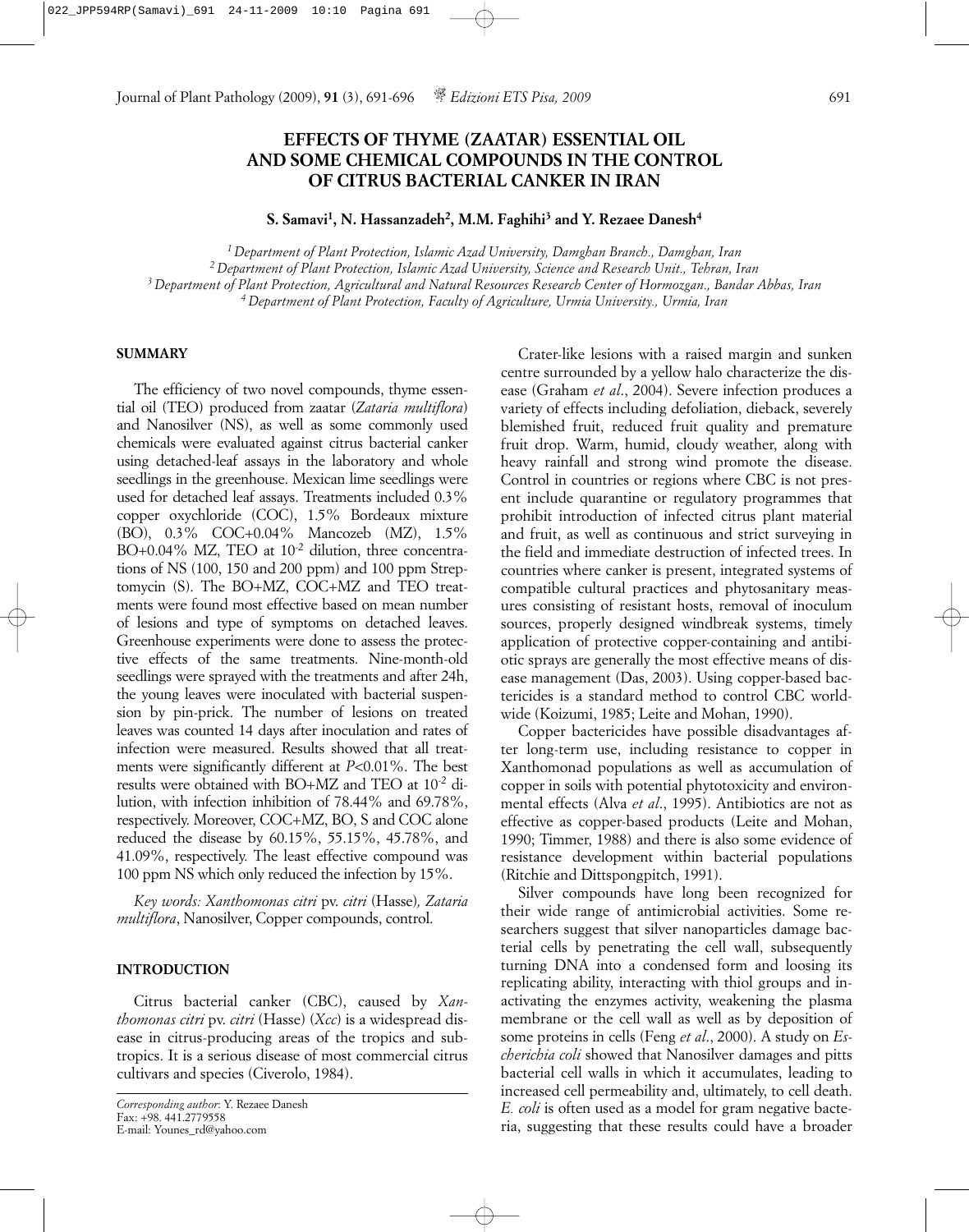relevance (Sondi and Salopek-Sondi, 2004). The microbicidal effects involve both altering the function of the cell membrane and linking to the cell DNA, disrupting cell reproduction (Russell and Hugo, 1994).

Plant essential oils and extracts are of interest as an alternative source of natural pesticide for the control of plant pests and diseases (Reddy and Rao, 1960; Boonywanich and Panutat, 1998; Satish *et al*., 1999; Leksomboon *et al*., 2000, 2001; Omidbeygi *et al*., 2007). *Zataria multiflora* (Boiss) (Avishan-e-Shirazi in Persian and Sa'atar or Zaatar in the old Iranian medical books), a kind of thyme (Labiatae), grows naturally in the central and southern parts of Iran (Amin, 1991). Its essential oil was found to contain 26 different substances such as thymol (48.4%) and carvacrol (12.6%) which are antimicrobial and antifungal (Shafiee and Javidnia, 1997).

This study was done with the aim of finding a suitable method of using thyme essential oil (TEO) as an alternative to chemical control of CBC.

## **MATERIALS AND METHODS**

**Bacterial cultures**. Forty eight strains of *Xcc* were isolated from citrus orchards in south Iran. A mixture including three representative strains, HBL3, RS6 and HA6 in equal proportions was used in this study. Prior to inoculation, bacteria were grown on nutrient agar (NA) at 28°C for 48 h. For inoculation, bacterial suspensions were prepared in sterile distilled water and spectrophotometrically adjusted to 10<sup>8</sup> CFU/ml<sup>-1</sup> (OD 0.5 at 620 nm).

**Chemical compounds.** Chemicals used in this study included 0.3% copper oxychloride (COC), 1.5% Bordeaux mixture (BO), 0.3% COC+0.04% Mancozeb (MZ) (manufactured by Bahavar Shimi Co. Iran), 1.5% BO+0.04% MZ, three concentrations (100, 150 and 200 ppm) of Nanosilver [NS (Nanocide®, by Nano Nasb Pars Co. Iran)] and 100 ppm Streptomycin (S). The above concentrations remained invariant for all treatments.

**Preparation of TEO dilutions.** Standard TEO (of *Z. multiflora*) was obtained from Barij Essence Pharmaceutical Company, Kashan, Iran. A mixture containing pure thyme, Soprofor emulsifier (Soprofor FL 2.00®) and sterile distilled water at ratio 3:1:5 was used as stock. Three successive dilutions  $(10^{-1}, 10^{-2}, 10^{-3})$  were then made.

**Detached leaf assay.** Immature fully expanded Mexican lime (*Citrus aurantifolia*) leaves from greenhousegrown plants were washed for 10 min in running tap water, surface-sterilized in 1% sodium hypochlorite for 1-2 min and aseptically rinsed thoroughly with sterile distilled water. The leaves were sprayed with TEO as

well as the other compounds. Five to six hours after spraying, four areas of about  $0.5 \text{ cm}^2$  on the lower surface of each leaf were punctured with a sterile needle. Each wounded leaf was placed on 1% water agar in a Petri dish, with the lower surface up. Droplets (10 µl) of the bacterial suspension were placed on each of the wounded areas. Host reactions were recorded based on the number of lesions and type of symptoms 5-7 days after incubation at 25-30°C (Graham and Gottwald, 1990; OEPP/EPPO, 2005).

**Greenhouse tests.** Seeds of Mexican lime were sown in 6-litre pots and seedlings were fertilized weekly with Agroleaf 20+20+20® (Scotts Co, The Netherlands). Nine-month-old seedlings with uniform vigour and stem diameter (approximately 1 cm) were cut back to allow one dominant shoot to develop. When shoots had three to four almost fully expanded leaves, each of four plants was sprayed with *ca.* 20±5 ml of one of the treatments. Twenty-four hours after spraying, four leaves per plant as well as four areas per leaf were selected for puncturing. In each area, 20 wounds were made and the upper leaf surfaces immediately sprayed with mixture of *Xcc* strains. Inoculated seedlings were immediately covered with plastic bags for 48 h and were maintained in the greenhouse at 28-30°C with 80-90% relative humidity. After 14 days, numbers of lesions on treated leaves were counted using a X10 magnifier (Graham and Leite, 2004). The experiment was carried out in completely randomized design with 11 treatments and 4 replicates. One of the treatments including four seedlings inoculated with bacterial suspension as positive control. Four seedlings were sprayed only with sterile distilled water as negative control. The mean number of lesions observed in each treatment were analysed statistically (Table 2). Infection rate was measured by dividing mean lesion number in each treatment by number of wounds on leaves produced by needle puncturing (80 wounds) as below:

#### $RI(\%) = LN/NW \times 100$

where: RI=Infection Rate, LN=Mean number of lesions in each treatment, NW=Number of wounds on leaves (80 wounds).

Another index was infection inhibition which was estimated through the following function:

 $II(\%) = (RI_C % - RI_T % -I)(I(T))$ 

where: II=Infection inhibition,  $\text{RI}_{\text{C}}$ =Infection rate in positive control treatment  $(C+)$ ,  $RI_I$ =Infection rate in expected treatment.

**Statistical analysis.** Data were worked out by analysis of variance (ANOVA) and differences among the means were determined for significance at *P*<0.01 using Duncan's multiple range test (MSTATC software).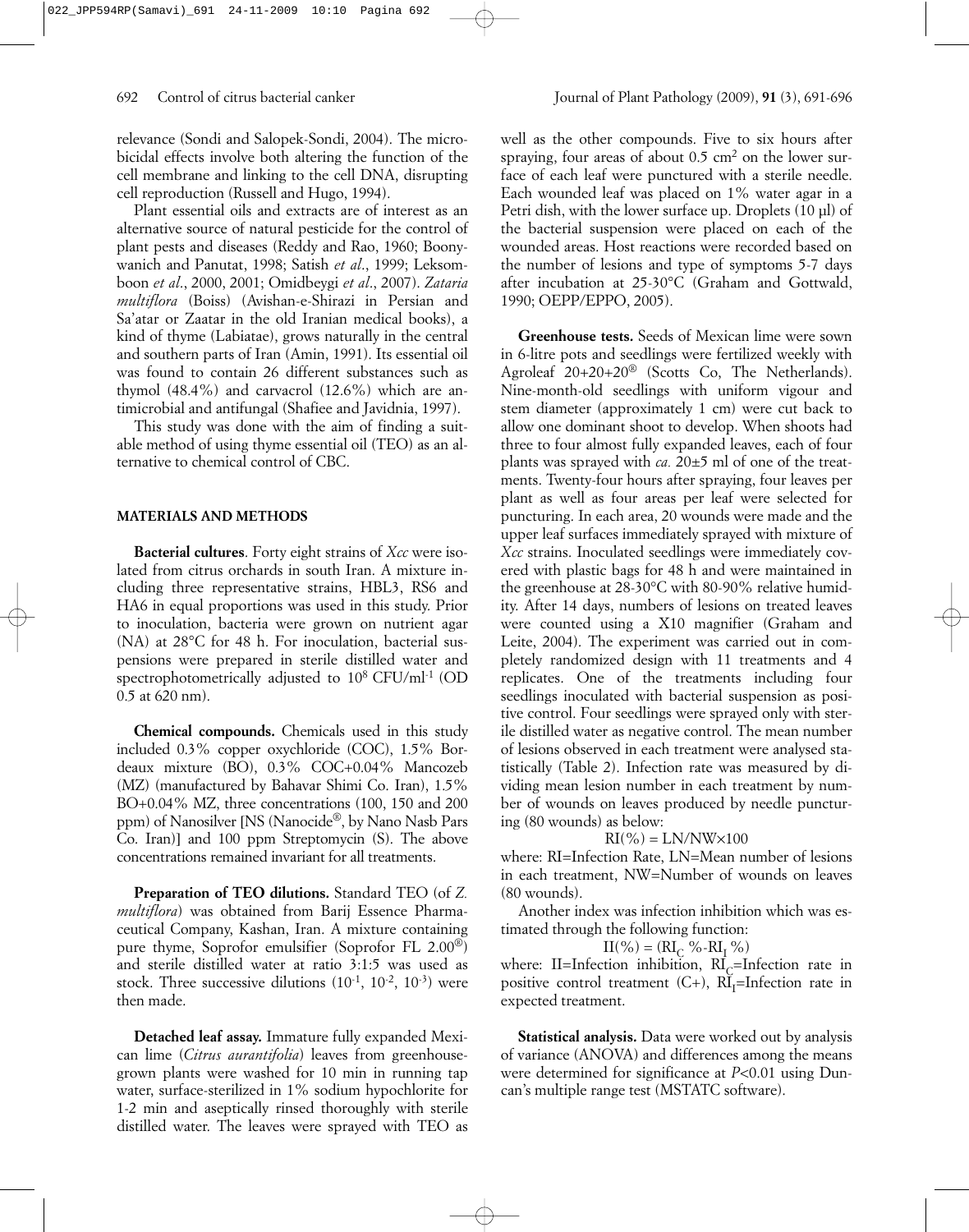**Table 1.** Effects of chemical compounds and essential oil of thyme (*Zataria multiflora*) on *Xanthomonas citri* pv*. citri* in detached leaf assay.

| Treatment                                             | Number of lesions <sup>a</sup> | Type of symptoms                         | Rate of Control    |
|-------------------------------------------------------|--------------------------------|------------------------------------------|--------------------|
| 0.3% copper oxychloride+0.04% Mancozeb                |                                |                                          |                    |
| 1.5% Bordeaux mixture+0.04% Mancozeb                  | <10                            | Necrotic tissue and limited soft lesions | Effective          |
| Thyme essential oil (stock diluted 10 <sup>-2</sup> ) |                                |                                          |                    |
| 0.3% copper oxychloride                               |                                |                                          |                    |
| 1.5% Bordeaux mixture                                 | $10-15$                        | Moderate symptoms with superficial       | Mild               |
| 100 ppm Streptomycin                                  |                                | lesions                                  |                    |
| 100 ppm Nanosilver                                    |                                |                                          |                    |
| 150 ppm Nanosilver                                    | >15                            | Friable, callus-like, whitish tissue     |                    |
| 200 ppm Nanosilver                                    |                                |                                          | <b>Ineffective</b> |
| Positive control $(C+)^b$                             |                                |                                          |                    |
| Negative control $(Cc)c$                              |                                | No symptoms                              | No control         |
| $\sim$ $\sim$ $\sim$                                  |                                |                                          |                    |

Mean number of lesions per detached leaf . <sup>b</sup>Bacterial suspension only. 'Sterile distilled water only. "

### **RESULTS**

**Detached leaf assay.** Treatments were ranked in three groups based on the mean number of lesions observed in each leaf. The most efficient compounds were BO+MZ, COC+MZ and TEO at 10<sup>-2</sup> dilution which decreased the mean number of lesions <10 on detached leaves, whereas the undiluted stock solution of TEO as well as the 10-1 dilution caused severe phytotoxicity. Ten to fifteen lesions appeared after treatments with COC, BO and S. Symptoms, i.e. superficial lesions, were moderate. Application of NS (100, 150 and 200 ppm) was not effective in reducing lesions (>15) on detached leaves as compared to the positive control showing friable, callus-like and whitish tissue symptoms. No symptoms and lesions were observed in negative control treatment (Table 1).

**Greenhouse tests.** Results showed a significant difference among all treatments at *P*<0.01 on the number of lesions observed in each leaf. According to the Duncan multiple range test, treatments fell into seven groups ("a" to "g " in Table 2 and Fig. 1). The lowest number of lesion was observed in the negative control (C-) followed by BO+MZ (14.50) and TEO (21.50). These two latter treatments were in the same statistical group (f). On the other hand, as expected, the highest lesion numbers were observed in the positive control (C+) (77.25) and NS 100 ppm (65.25). The mean lesion numbers in the following treatments were not significantly different (*P*<0.01): NS 150 ppm (57.50) and NS 200 ppm (54.38); COC (44.38) and S (40.63); BO (33.13) and COC+MZ (29.13). The results also showed that the highest inhibition of infection was afforded by BO+MZ (78.44%) and TEO (69.78%), suggesting that these compounds could be the most effective in the control of CBC. Furthermore, COC+MZ, BO, S, COC, NS 200 ppm, NS 150 ppm, and NS 100 ppm reduced disease incidence by 60.15%, 55.15%, 45.78%,

41.09%, 28.59%, 24.69% and 15%, respectively. Generally, the greenhouse results confirmed those of detached leaf assays. The best results on controlling of disease were observed in BO+MZ and TEO treatments in both conditions (Tables 2 and 3).

#### **DISCUSSION**

In the detached leaf assay, the most effective compounds in decreasing symptoms of bacterial canker were BO+MZ, COC+MZ and TEO at  $10^{-2}$  dilution. Undiluted and 10-1 dilution of the stock preparation of TEO showed severe phytotoxicity on detached leaves. Mild control and moderate symptoms with superficial lesions were observed after treatments with COC, BO and S. These treatments reduced the number of lesions by 85 to 90%. Typical symptoms of citrus canker such



**Fig. 1.** Effects of different treatments on means of lesion numbers in greenhouse experiment. C +: Positive control; NS 100: 100 ppm Nanosilver; NS150: 150 ppm Nanosilver; NS200: 200ppm Nanosilver; COC: 0.3% copper oxychloride; S: 100 ppm Streptomycin; BO: 1.5% Bordeaux mixture; COC+MZ: 0.3% Copper oxychloride+0.04% Mancozeb; TEO: Thyme essential oil, stock diluted 10<sup>-2</sup>; BO+MZ: 1.5% Bordeaux mixture +0.04% Mancozeb; C -: Negative control.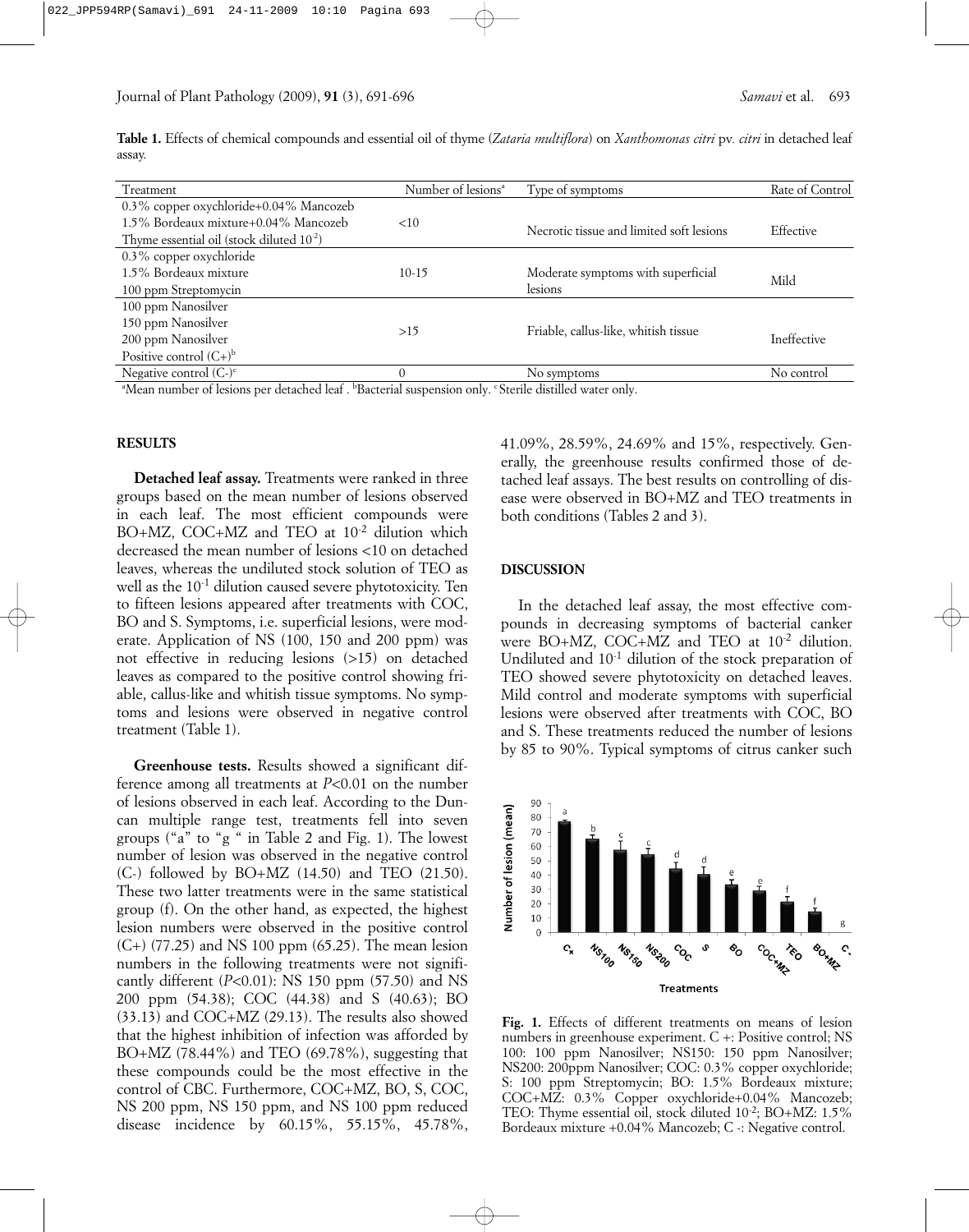**Table 2.** Means of lesion numbers in each replicate (greenhouse experiment).

|                                    |        | Replicates |       |       |                    |
|------------------------------------|--------|------------|-------|-------|--------------------|
| Treatment                          |        | П          | Ш     | IV    | Mean               |
| 0.3% Copper oxychloride            | 42.00  | 40.25      | 45.00 | 50.25 | 44.38d             |
| 1.5% Bordeaux mixture              | 35.00  | 31.25      | 37.25 | 29.00 | 33.13e             |
| $0.3\%$ Copper                     | 28.75  | 25.75      | 33.50 | 28.25 | 29.13e             |
| oxychloride+0.04%Mancozeb          |        |            |       |       |                    |
| 1.5% Bordeaux mixture+0.04%        | 14.75  | 12.25      | 18.00 | 13,00 | 14.50f             |
| Mancozeb                           |        |            |       |       |                    |
| Thyme essential oil (stock diluted | 25.50  | 18.00      | 19.00 | 23.50 | 21.50f             |
| $10^{-2}$ )                        |        |            |       |       |                    |
| 100 ppm Streptomycin               | 43.00  | 45.75      | 33.75 | 40.00 | 40.63d             |
| 100 ppm Nanosilver                 | 61.75  | 64.50      | 66.75 | 68.00 | 65.25 <sub>b</sub> |
| 150 ppm Nanosilver                 | 58.50  | 66.00      | 51.00 | 54.50 | 57.50c             |
| 200 ppm Nanosilver                 | 58,25  | 54.50      | 48.75 | 56.00 | 54.38c             |
| Positive control $(C+)$            | 76.00  | 77.25      | 78.25 | 77.50 | 77.25a             |
| Negative control $(C-)$            | 00.000 | 00.00      | 00.00 | 00.00 | 00.00g             |

Figures followed by the same letter are not significant at *P*<0.01

**Table 3.** Effects of chemical compounds and thyme essential oil on inhibition of citrus bacterial canker under greenhouse conditions.

| Treatment                                   | Infection rate<br>(%) | Infection inhibition<br>(% ) |
|---------------------------------------------|-----------------------|------------------------------|
| 0.3% copper oxychloride                     | 55.47                 | 41.09                        |
| 1.5% Bordeaux mixture                       | 41.41                 | 55.15                        |
| $0.3\%$ copper oxychloride + 0.04% Mancozeb | 36.41                 | 60.15                        |
| $1.5\%$ Bordeaux mixture $+0.04\%$ Mancozeb | 18.12                 | 78.44                        |
| Thyme essential oil (stock diluted $10-2$ ) | 26.87                 | 69.78                        |
| 100 ppm Streptomycin                        | 50.78                 | 45.78                        |
| 100 ppm Nanosilver                          | 81.56                 | 15.00                        |
| 150 ppm Nanosilver                          | 71.87                 | 24.69                        |
| 200 ppm Nanosilver                          | 67.97                 | 28.59                        |
| Positive control $(C+)$                     | 96.56                 | 0.00                         |
| Negative control $(C-)$                     | 0.00                  | -                            |

as friable, callus-like as well as whitish tissue could be observed using Nanosilver (100, 150 and 200ppm) and in the positive control. In greenhouse experiments all compounds significantly decreased (*P*<0.01) the number of lesions. The best results were obtained with BO+MZ and TEO, which reduced disease by 78.44% and 69.78%, respectively.

Copper compounds are recommended for CBC control. Results showed that using a mixture of COC and BO with MZ reduced disease 19.06% and 23.29% more than using COC and BO alone, respectively (Table 3). Apart from better disease control, to avoid copper resistance, it is appropriate to use copper-containing compounds in mixture with Mancozeb (Canteros, 2000). Integrated control strategies have also been applied. For example, pruning CBC-affected twigs every year in November-December followed by 3 to 4 sprays of 1% Bordeaux mixture a year reduced the disease (Patel and Desai, 1970), and similar positive effects were reported by Kishun and Chand (1987) with two prunings accompanied by 4 sprays of 5000 ppm copper oxychloride or 1% Bordeaux mixture.

According to Rangaswami *et al*. (1959), 500-1000 ppm Streptomycin sulphate was effective when sprayed with 1% glycerine on lime. Six sprays of 1000 ppm Streptomycin sulphate along with two prunings reduced bacterial canker in acid lime (Balaraman and Purushotman, 1981). Other effective antibiotics were Agrimycin (Sawant *et al*., 1985), Streptocycline (Mathur *et al*., 1973) and Streptocycline in combination with Bordeaux mixture (Krishna and Nema, 1983). In field trials with 7 different chemicals, the best control of *Xcc* was obtained using Paushamycin+Blitox followed by Bordeaux mixture (Kale *et al*., 1988). Kale *et al*. (1994) also suggested that for better control of canker, spraying of Streptocycline+copper oxychloride (0.1%) should preferably be done at 7 or 15 day intervals. Integrated pruning of infected twigs and application of 0.3% copper oxychloride, 100ppm Streptocycline and neem cake suspension was found very effective in controlling CBC (Das and Singh, 2000).

There are several reports that confirm TEO inhibition of some phytopathogenic microorganisms. For example, the antifungal activity of TEO was shown against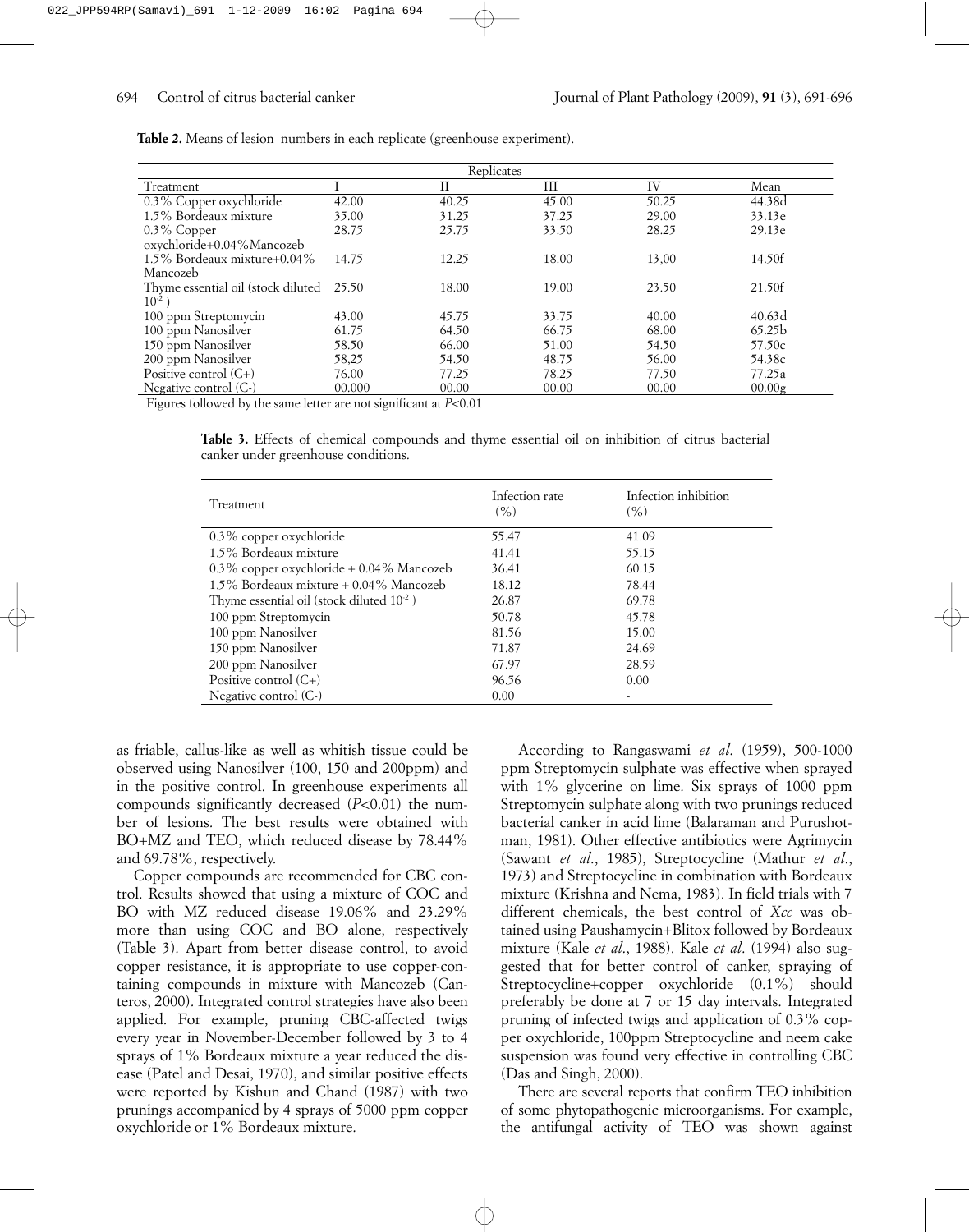*Aspergillus flavus* (Omidbeygi *et al*., 2007). Extracts from *Tamarindus indica* (Tamarind) were the most effective in controlling CBC in greenhouse and field experiments (Leksomboon *et al*., 2001). Also, the growth of *Xcc* and *Xanthomonas oryzae* was inhibited by extracts from seeds of *Hydnocarpus anthelmintica* (Boonywanich and Panutat, 1998). Application of neem cake solution to the foliage reduced CBC in nurseries (Reddy and Rao, 1960).

Nanosilver as a second novel compound did not show the expected results in this study. Nanosilver 100 ppm with 81.56% infection rate was the least effective compound. Our studies indicated that BO+MZ, as well as TEO, could be effective in limiting the disease. TEO can be used by alternating spray with copper and other chemical compounds.

The effect of TEO on CBC has not previously been reported. In any case, further studies on TEO phytotoxicity and environmental impact on epiphytic beneficial microorganisms are needed before any practical application.

## **ACKNOWLEDGEMENTS**

Project supported by the Department of Plant Protection, Agricultural and Natural Resources Research Center of Hormozgan, Bandar Abbas, Iran. The authors gratefully acknowledge A. Bagheri, Dr. R. Rezazadeh, I. Mohammadpour and the support of the Department of Plant Protection, Faculty of Agriculture, Islamic Azad University, Damghan Branch.

#### **REFERENCES**

- Alva A.K., Graham J.H., Anderson C.A., 1995. Soil pH and copper effects on young Hamlin orange trees. *Soil Science Society of America Journal* **59**: 481-487.
- Amin G.H., 1991. Popular Medicinal Plants of Iran. Deputy Minister of Research Publication, Ministry of Health, Treatment and Medical Education, Tehran, Iran. **1:**40.
- Balaraman K., Purushotman R., 1981. Control of citrus canker on acid lime. *South Indian Horticulture* **29**: 175-177.
- Boonywanich S., Panutat P., 1998. Studies on antibacterial potential of extracts from *Hydnocarpus anthelmintica* against plant pathogenic bacteria. Science and Technology Publishing House, Bangkok, Thailand.
- Canteros B.I., 2000. Citrus canker in Argentina: control, eradication and current management. *Proceedings International Citrus Canker Research Workshop*, *Fort Pierce, 2000*: 10-11.
- Civerolo E.L., 1984. Bacterial canker disease of citrus. *Journal of the Rio Grande Valley* **37**: 127-146.
- Das A.K., 2003. Citrus canker, a review. *Journal of Applied Horticulture* **5**: 52-60.
- Das A.K., Singh S., 2000. Management of acid lime canker by using chemicals with compatible cultural practices. Hi Tech Citrus Management. *Proceedings of the International Symposium of Citriculture*, *Nagpur 1999*: 1054-1056.
- Feng Q.L., Wu J., Chen G.Q., Cui F.Z., Kim T.N., Kim J.O., 2000. A mechanistic study of the antibacterial effect of silver ions on *Escherichia coli* and *Staphylococcus aureus*. *Journal of Biomedical Material Research* **52**(4): 662-668.
- Graham J.H., Gottwald T.R., 1990. Variation in aggressiveness of *Xanthomonas campestris* pv*. citrumelo* associated with citrus bacterial spot in Florida citrus nurseries. *Phytopathology* **80**: 190-196.
- Graham J.H., Gottwald T.R., Cubero J., Achor D.S., 2004. *Xanthomonas axonopodis* pv. *citri*: factors affecting successful eradication of citrus canker. *Molecular Plant Pathology* **5**: 1-15.
- Graham J.H., Leite R.P., 2004. Lack of control of citrus canker by induced systemic resistance compounds. *Plant Disease* **88**: 745-750.
- Kale K.B., Kolte S.O., Peshney N.L., 1994. Economics of chemical control of citrus canker caused by *Xanthomonas campestris* pv *citri* under field conditions. *Indian Phytopathology* **47**: 253-255.
- Kale K.B., Raut J.G., Ojekar G.B., 1988. Efficacy of fungicides and antibiotics against acid lime canker. *Pesticides* **22**: 26-27.
- Kishun R., Chand J.N., 1987. Studies on germplasm resistance and chemical control of citrus canker*. Indian Journal of Horticulture* **44**: 126-132.
- Koizumi M., 1985., Citrus canker: The world situation. *In:* Timmer L.W. (ed). Citrus Canker: An International Perspective, pp. 2-7. Citrus Research and Education Center, University of Florida, Lake Alfred, FL, USA.
- Krishna A., Nema A.G., 1983. Evaluation of chemicals for the control of citrus canker. *Indian Phytopathology* **36**: 348- 350.
- Leite R.P., Mohan S.K., 1990. Integrated management of the citrus bacterial canker disease caused by *Xanthomonas campestris* pv. *citri* in the State of Paraná, Brazil. *Crop Protection* **9**: 3-7.
- Leksomboon C., Thaveechai N., Kositratana W., Paisooksantivatana Y., 2000. Antiphytobacterial activity of medicinal plant extracts, *Science* **54**: 91-97.
- Leksomboon C., Thaveechai N., Kositratana W., 2001. Potential of plant extract for controlling citrus canker of lime. *Kasetsart Journal of Natural Sciences* **32**: 392-396.
- Mathur A.S., Irulappan I., Godhar R.B., 1973. Efficacy of different fungicides and antibiotics in the control of citrus canker caused by *Xanthomonas citri* (Hasse) Dowson. *Mysore Agricultural Journal* **60**: 626.
- OEPP/EPPO, 2005. *Xanthomonas axonopodis* pv. *citri. Bulletin OEPP/EPPO Bulletin* **35**: 289-294.
- Omidbeygi M., Barzegar M., Hamidi Z., Naghdibadi H., 2007. Antifungal activity of thyme, summer savory and clove essential oils against *Aspergillus flavus* in liquid medium and tomato paste. *Food Control* **18**: 1518-1523.
- Patel R.S., Desai M.V., 1970. Control of citrus canker. *Indian Journal of Horticulture* **27**: 93-98.
- Rangaswami G., Rao R.R., Lakshaman A.R., 1959. Studies on control of citrus canker with streptomycin. *Phytopatholog*y **49**: 224-226.
- Reddy G.S., Rao P., 1960. Control of canker in citrus nurseries. *Andhra Agriculture Journal* **7**: 11-13.